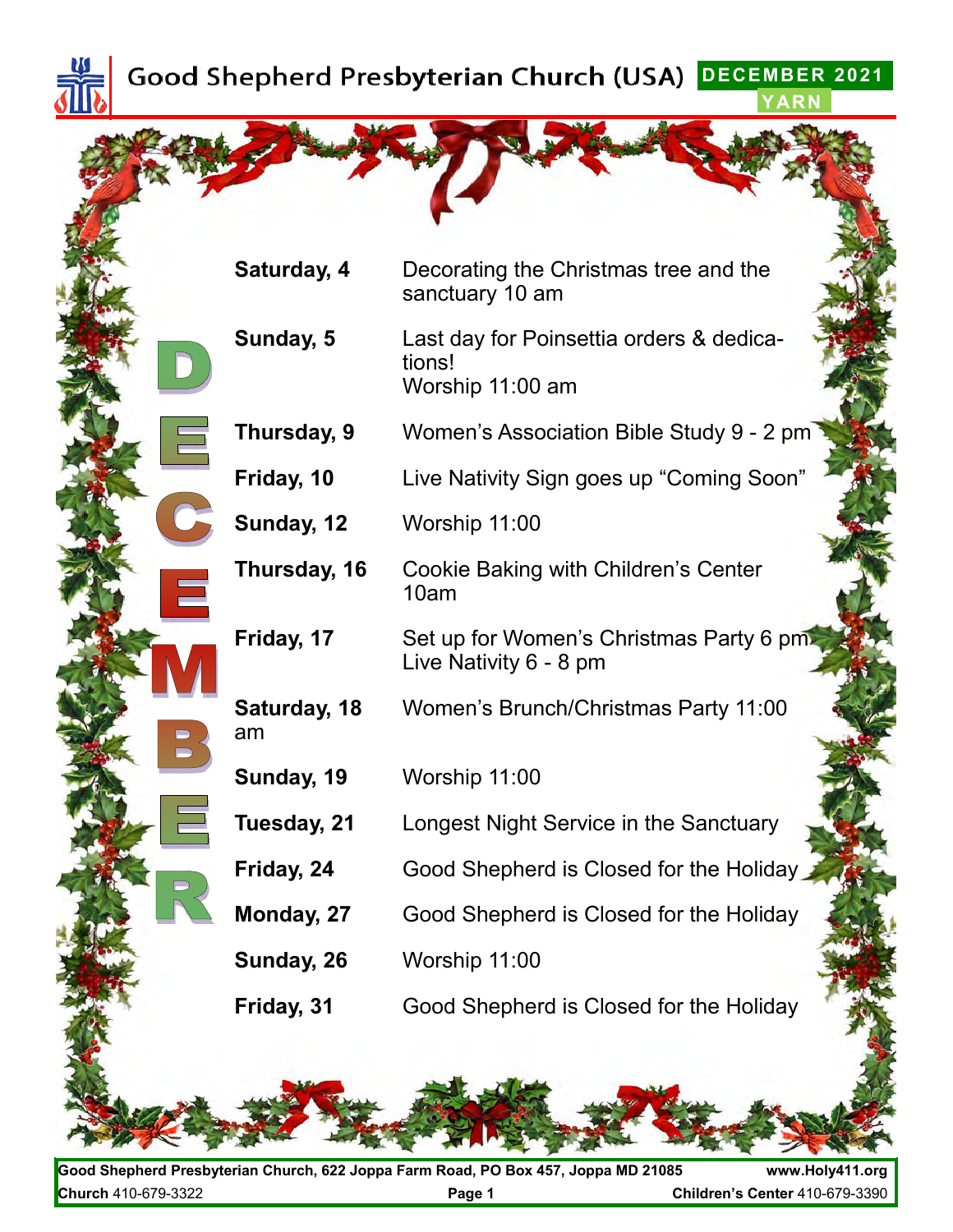





I invite you to think back a few years. It is 1373 – you remember, don't you? The Hundred Years War between England and France is in mid-stride. The English and Portuguese monarchs sign a treaty of peace and cooperation that remains in force today,

the oldest such treaty in the world. In London, Geoffrey Chaucer, the "father of English literature" was still 14 years away from starting his magnus opus, The Canterbury Tales. About 100 miles northeast of London, in the city of Norwich, a devout young woman of 30 years lies dying, surrounded by her family and her priest. At her request, the priest administers the last rites, sure that she will not last the night. At the foot of her bed she can see a crucifix with the suffering Jesus. As she gazes on this image, she receives a series of sixteen visions she called "showings."

Thankfully, she did not die, and soon after, as she recovered, she wrote down her visions. Her writing became known as "Revelations of Divine Love." So grateful was she for her recovery that she dedicated herself to a life of prayer and devotion. Her humble wisdom and focus on God's love attracted many people to her and she was given a simple residence in the local parish church of St. Julian with a window facing the main road. There, as an Anchoress, she received visitors, shared stories and devotional wisdom, and prayed. We do not know her real name, but Julian of Norwich is a jewel of spiritual mysticism who, for any who read her beautiful work, continues to enrich our understanding of God and Jesus.

"God, of Thy Goodness, give me Thyself;—only in Thee I have all"

In this same time our Lord shewed me a spiritual sight of His homely loving…

Also in this He shewed me a little thing, the quantity of an hazel-nut, in the palm of my hand; and it was as round as a ball. I looked thereupon with eye of my understanding, and thought: *What may this be?* And it was answered generally thus: *it is all that is made.* I marvelled how it might last, for methought it might suddenly have fallen to naught for little[ness]. And I was answered in my understanding: *It lasteth, and ever shall [last] for that God loveth it.* And so All-thing hath the Being by the love of God.

In this Little Thing I saw three properties. The first is that God made it, the second is that God loveth it, the third, that God keepeth it. But what is to me verily the Maker, the Keeper, and the Lover,—I cannot tell; for till I am Substantially oned to Him, I may never have full rest nor very bliss: that is to say, till I be so fastened to Him, that there is right nought … betwixt my God and me.

There are many websites with Julian's writing. I invite you to find search them out and enjoy them this December as we await the birth of, as Julian would call him, Jesus our Mother.

https://earlybritishlit.pressbooks.com/chapter/julian-of-norwich-revelations-of-divine-loveselections/

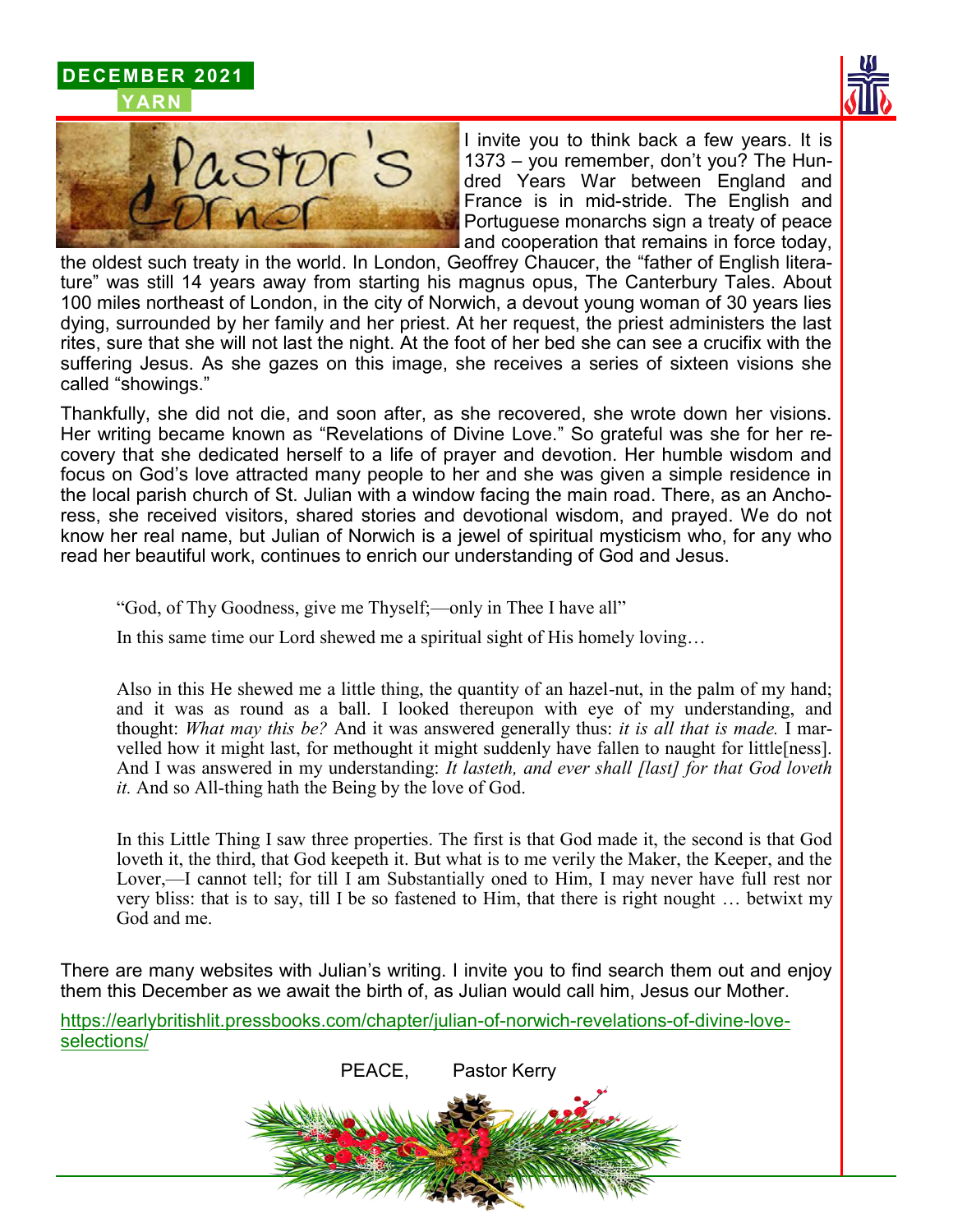



# **THE LONGEST NIGHT SERVICE**

Join us **Tuesday, December 21st** for our Longest Night Service. We will meet in the sanctuary at **7 pm** to worship and share the evening with church family.



# **GOOD SHEPHERD WOMEN'S ASSOCIATION**

**Saturday, December 4 - 10:00 Decorating** the Christmas Tree and Sanctuary (Men needed also)

#### **GSPC WOMEN'S CIRCLE BIBLE STUDY**

Thursday, December 9, 2021

<<<<<<10:00 am – 12:00 pm >>>>>>

Upper Room

#### WHAT MY GRANDMOTHERS TAUGHT ME

Learning from the Women in Matthew's Genealogy of Jesus

LESSON 4: Ruth and Loyal Love

SCRIPTURE: Ruth 1-2

MAIN IDEA: Ordinary people can bring about divine outcomes when they deal with each other with loyal love.

PAUSE & REFLECT: Think of the women who support you, or whom you support. Name them silently and imagine them surrounding you as you journey with Ruth and Naomi. BRING LUNCH

#### **Thursday, December 16 - 10:00 Cookie Baking** with the **Children's Center**

Join us to bake cookies with the children! They will sample some that day. Others will be used to pack a **Christmas Cookie Gift Bag** for the children to take home.

It would be great if you could bring some homemade cookies to help fill the gift bags.

**Friday, December 17 - 6:00 Set up** the Upper Room for Christmas Brunch and help **serve hot chocolate** to the participants of our Live Nativity.

**Saturday, December 18 - 11:00 Women's Annual Christmas Party - Christmas Pot Luck Brunch**

**All church women – We need your help with each of these events! Please see Jane Workman with questions.**

## **THE GOOD SHEPHERD FACEBOOK PAGE:**

https://www.facebook.com/GoodShepherdPC/

**THE SHEPHERD OF JOPPA YOUTUBE PAGE:**

https://www.youtube.com/channel/UCmWeD2EBpNUqSr1Sl1Qgnhw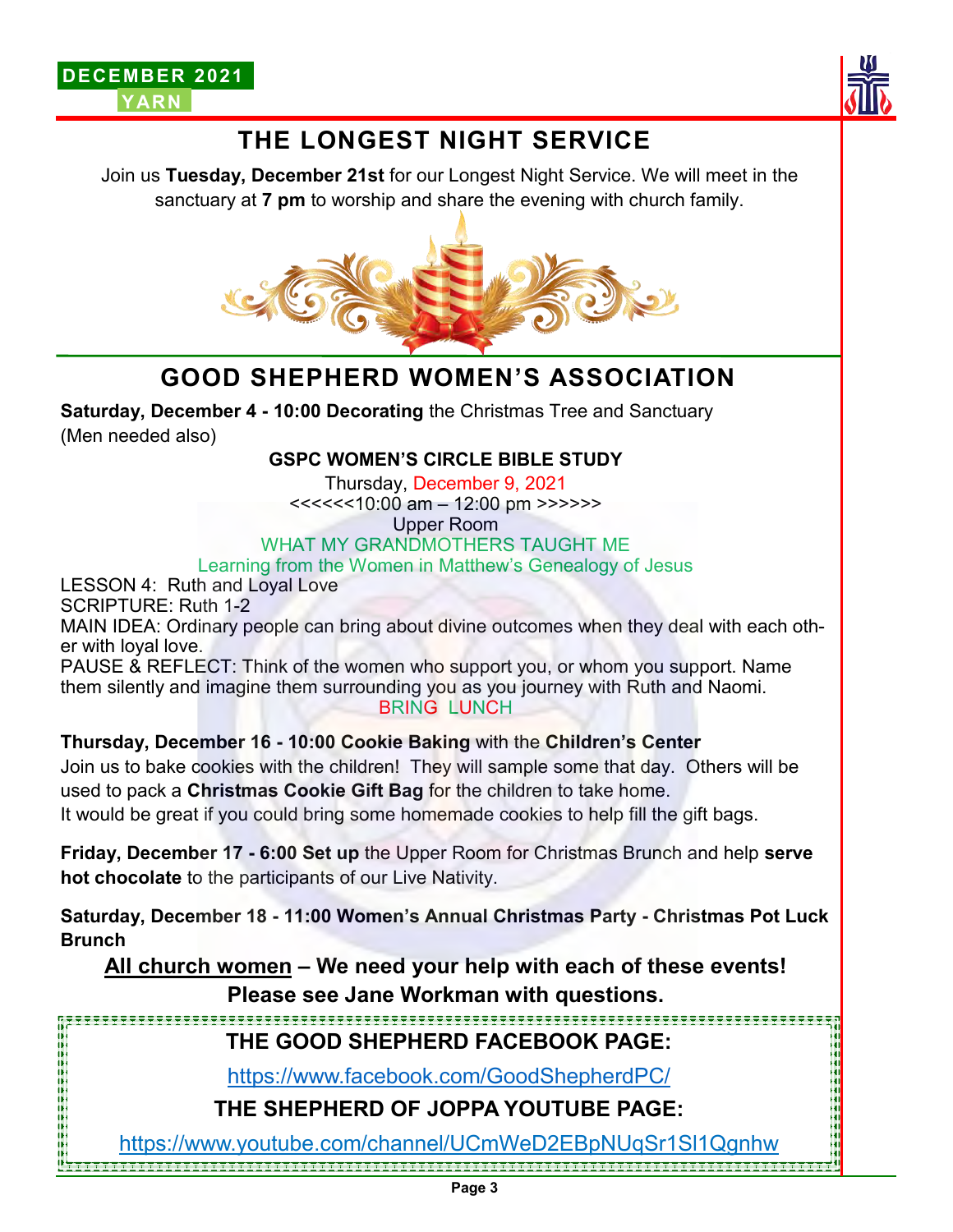**DECEMBER 2021 YARN**



# **2 TURKEY'S PASSING OUT THE LAST 2 TURKEY'S!**



### **Thanksgiving Giving Boxes**

Thanks to your continued generosity we have made 12 (twelve) families thankful on Thanksgiving Day!

Not only did they receive a complete Thanksgiving meal but we were indeed able to also provide each family with a \$50 gift card to Redner's.

- Clay

It's always heartwarming to see the **lives we touch with this fantastic gift.** The joy and gratitude of the families we serve makes this mission so very rewarding!

-Trista

## **DEACON'S CORNER**

It took the congregation two weeks to do what the Deacons thought would take a month. We are once again blessed and thankful to be in the presence of a generous and thoughtful congregation. **Everything** on the list has been bought and paid for!

Thanks go to the congregation members who made purchases and a special thanks to the congregation members who made outright cash contributions to this mission.

 On Christmas morning many members of the Arrow Ministry will awake with smiles on their faces thanks to the generosity of you, yes you...our congregation members!

**The Deacons would like to extend a warm holiday greeting to each and every congregation member for supporting the Deacon's Corner and the Thanksgiving Boxes. There is absolutely no way any of these missions could be successful without your continues love, support and generosity.** 

**Merry Christmas, Happy New Year and God Bless You!**

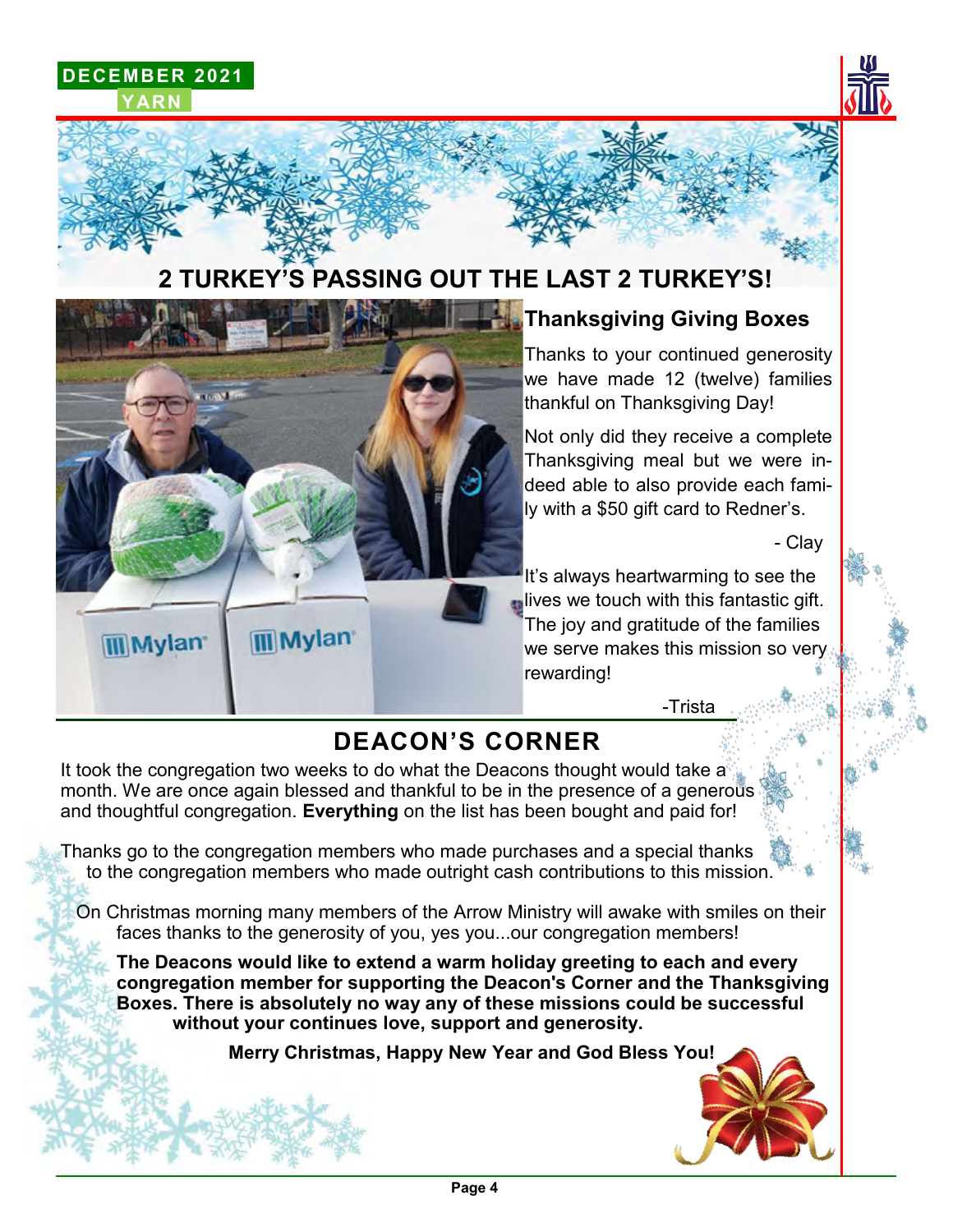



### Good Shepherd Presbyterian Church 622 Joppa Farm Road

### **FRIDAY, DECEMBER 17**  $6 - 8$  pm Live Nativity - Neighborhood Event



Stop by for pictures, wear your own costume and join the group, or just stop by to enjoy the beauty of the story and scene. Experience live animals, music, and this great neighborhood event.



### **CHRISTMAS POINSETTIAS**

If you would like to purchase a poinsettia in honor or in memory of someone, please contribute \$10 for each plant. They will be used to decorate the sanctuary until after Christmas, at which time you may take home your plant(s). Please send the donation to the Good Shepherd Presbyterian Church with the following information:

In memory of :

In honor of :

Your Name:

Orders are due by December 5th, 2021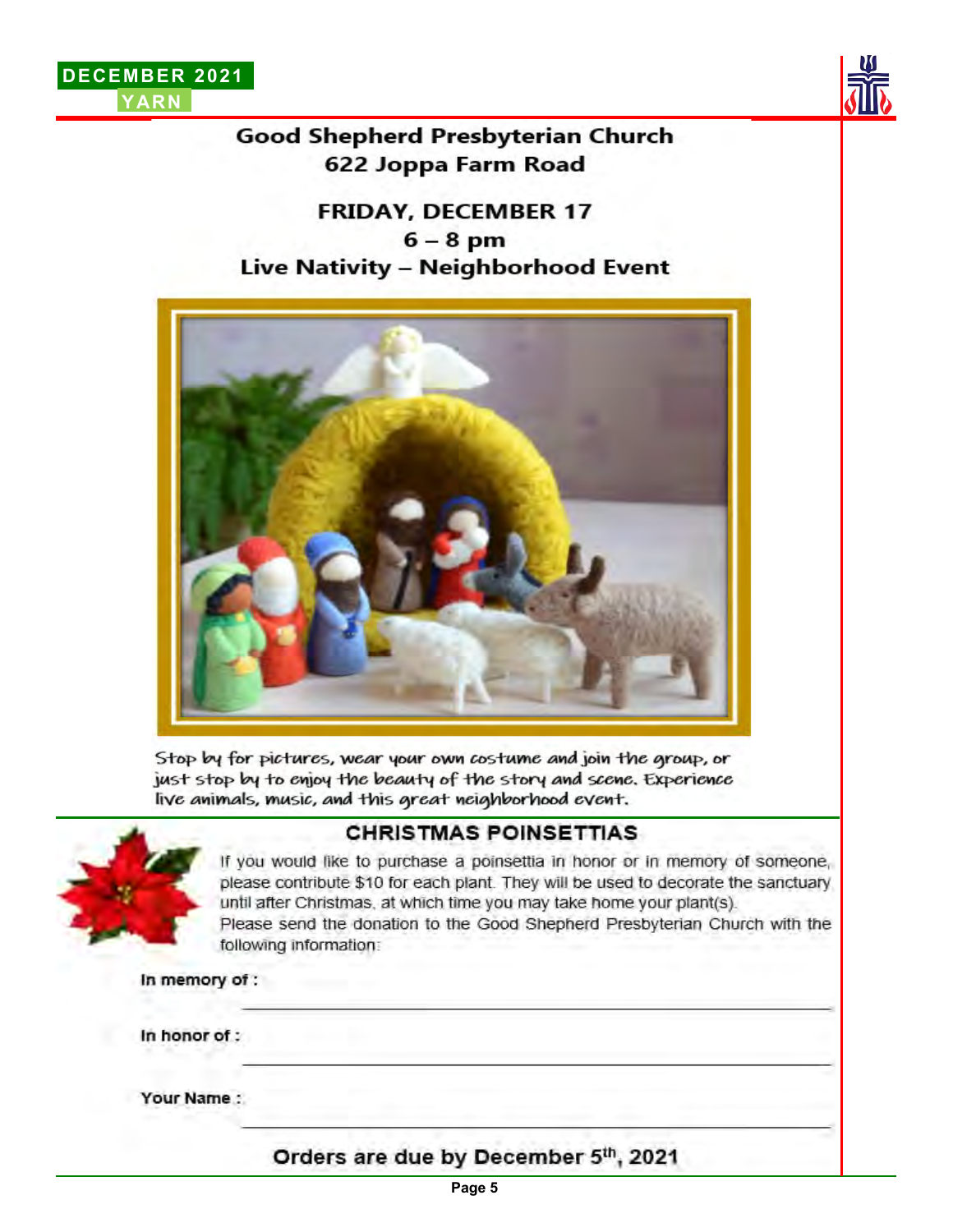



# **CHRISTMAS WORD SCRAMBLE**

See if you can unscramble the words below!

Created on TheTeachersCorner.net Scramble Maker

|                                                                                                                                                                                          | 1. SJUSE   | 11. ITRWNE                                                                                                            |  |  |
|------------------------------------------------------------------------------------------------------------------------------------------------------------------------------------------|------------|-----------------------------------------------------------------------------------------------------------------------|--|--|
| 2.                                                                                                                                                                                       | MTHRISCSA  | 12. NNODAEWLDR                                                                                                        |  |  |
|                                                                                                                                                                                          | 3. EGNLA   | 13. YNDNACCEA                                                                                                         |  |  |
| 4                                                                                                                                                                                        | NTPRSSEE   | 14. AOWNSNM                                                                                                           |  |  |
| 5.                                                                                                                                                                                       | MLFYAI     | 15. LEIBB                                                                                                             |  |  |
| 6.                                                                                                                                                                                       | DINRSFE    | 16. RTEE                                                                                                              |  |  |
|                                                                                                                                                                                          | 7. DHOYLIA | 17. TEHRWA                                                                                                            |  |  |
| 8.                                                                                                                                                                                       | NNDERI     | 18. GKINBA                                                                                                            |  |  |
|                                                                                                                                                                                          | 9. NOSW    | 19. GNKTCSOI                                                                                                          |  |  |
|                                                                                                                                                                                          | 10. CIE    | 20. OKSIOCE                                                                                                           |  |  |
|                                                                                                                                                                                          |            |                                                                                                                       |  |  |
| <b>REDNER'S TAPES</b><br>A little birdie told me Nancy McCaslin is moving out of state in February 2022. If this is<br>true, we'll be needing a new volunteer to take over this mission. |            |                                                                                                                       |  |  |
| Our sincere thanks and appreciation to Nancy for her years of service!                                                                                                                   |            |                                                                                                                       |  |  |
| If you are interested in volunteering for this please contact Clay Maas at<br>443-386-0600 or via email at clayton.maas@yahoo.com.                                                       |            |                                                                                                                       |  |  |
|                                                                                                                                                                                          |            | Speaking of Redner's tapes, please continue bringing them in and drop them<br>off in the red shoe box in the narthex. |  |  |